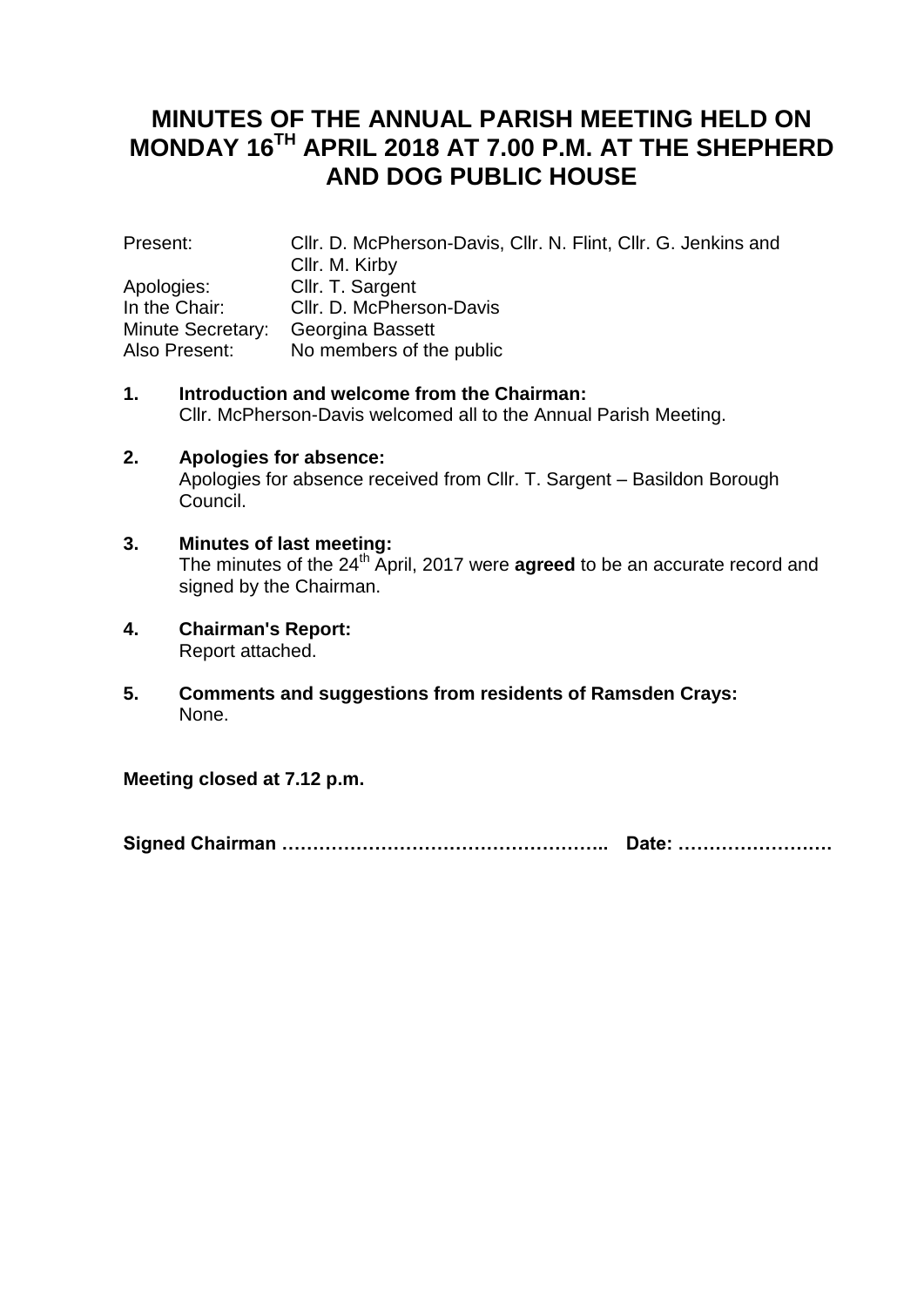

# **RAMSDEN CRAYS PARISH COUNCIL - CHAIRMAN'S REPORT 2017/18**

Dear Resident,

This Annual Report includes information about the activities of the Parish Council over the last year (April 2017 to March 2018) and future activities as well as financial information.

Yours sincerely,

David McPherson-Davis *Chairman, Ramsden Crays Parish Council April 2018*

## **Parish Council Meetings:**

The Parish Council Meetings are held on a regular monthly basis.

## **Details are displayed on our Notice Board at the entrance to Church Lane**

The Parish Council has successfully operated with four Councillors during the last year. We are however still looking to recruit another Councillor.

Please feel free to approach any member of the Council or the Clerk (Contact details are shown on the Notice Board) if you have any issues that you wish to raise with the Parish Council.

The Public are very welcome to attend the Parish Council meetings where you have an opportunity to speak on agenda items at the Open Session at the commencement of the meeting and then again at the end during Open Session on general items

My thanks to the Councillors and our Clerk for their support during the year.

#### **Projects:**

.

The Forest of Life project in the Recreation Ground is now completed and I would recommend that residents go and see for themselves the difference it is making in the transformation of this area in our Parish. Unfortunately a number of the fruit trees have been stolen. The proposed seat in the park has been cancelled as the above project includes a small bench seat

A defibrillator has been purchased and will soon be installed on the external wall of the Shepherd and Dog. My thanks to the owners of the pub for their co-operation.